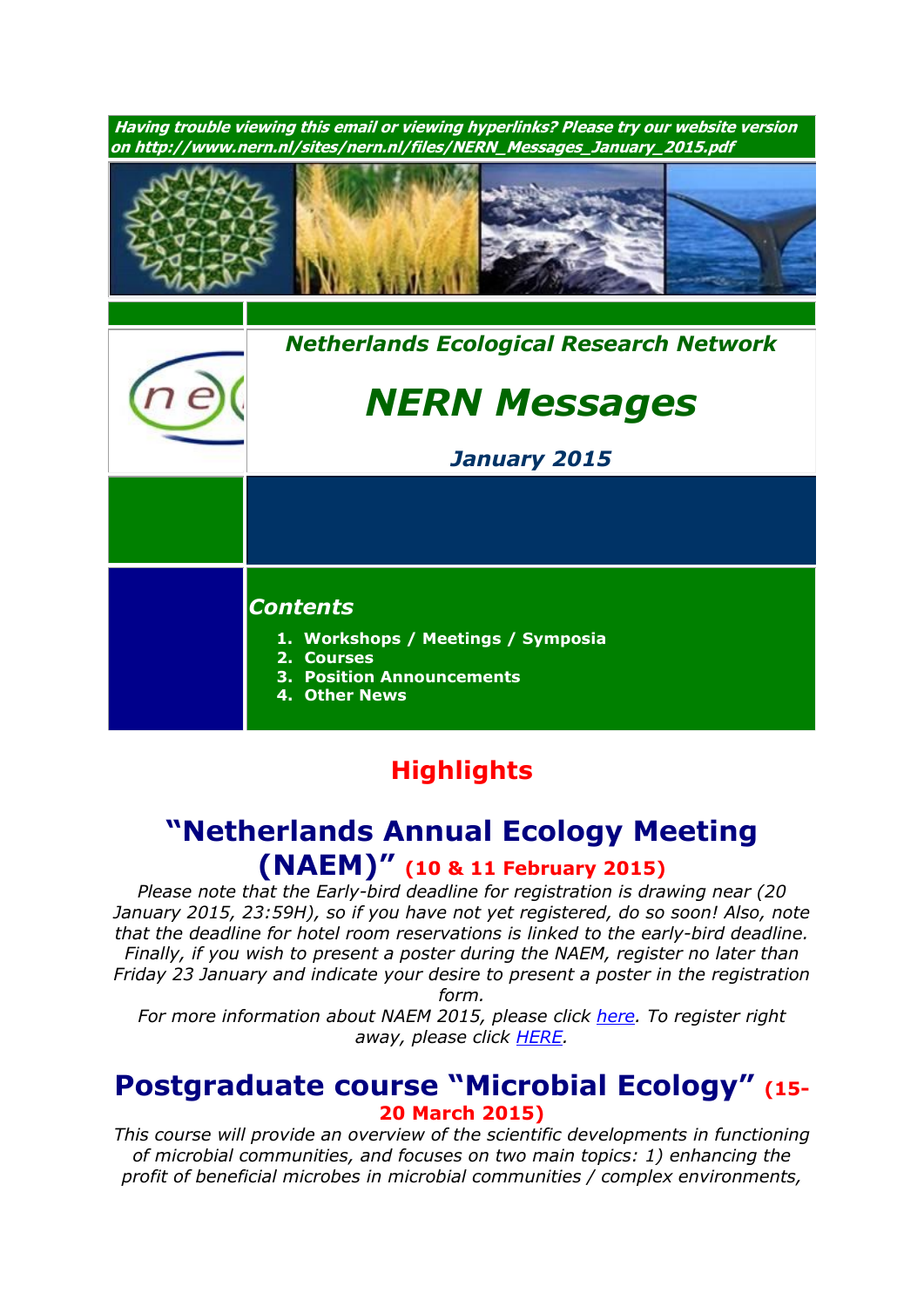*and 2) insights in functioning of beneficial microbes in microbial communities / complex environments. For more information and to register, please click [here.](http://www.pe-rc.nl/database/Courses%20and%20Activities/PE-RC%20postgraduate%20courses/Microbial%20Ecology.htm)*

#### **1. Workshops / Meetings / Symposia**

- **NIOO-seminar: The Art of Healing the Earth** (26 January 2015) @ NIOOKNAW, Wageningen, The Netherlands. For more information, please click [here](http://nern.nl/sites/nern.nl/files/NIOO%20seminar.pdf)
- **Symposium Back to the future: The ecological reshaping of Dutch waters**  (5 February 2015) @ KNAW, Amsterdam, The Netherlands. For more information, please click [here](http://www.wetland-ecology.nl/symposium.htm)
- **Annual Conference of the Society for Tropical Ecology** (7-10 April 2015) @ ETH Zurich, Switzerland. For more information, please click [here](http://www.gtoe-conference.de/)
- **Eco Intensive Agriculture Conference** (21 April 2015) @ Amsterdam, The Netherlands. For more information, please click [here](https://nioo.knaw.nl/en/towards-ecology-intensive-agriculture-learning-nature#quicktabs-qt_eco_agro=0)
- **Living Soils Conference** (28-30 April 2015) @ Wageningen University, The Netherlands. For more information, please click [here](http://www.wageningenur.nl/livingsoils)
- **Conference Rhizosphere 4: "Stretching the Interface of Life"** (21-25 June 2015) @ Maastricht, The Netherlands. For more information, please click [here](http://www.rhizo4.org/)
- **27th International Congress for Conservation Biology** (2-6 August 2015) @ Montpellier, France. For more information, please click [here](http://www.iccb-eccb2015.org/)
- **Wageningen Soil Conference** (23-27 August 2015) @ Wageningen University, The Netherlands. For more information, please click [here](http://www.wageningenur.nl/en/Research-Results/Projects-and-programmes/Wageningen-Soil-Conference.htm)
- **Conference: Adaptations Futures - Practices and Solutions** (10-13 May 2016) @ Rotterdam, The Netherlands. For more information, please click [here](http://www.adaptationfutures2016.org/)

#### **2. Courses**

- **Theoretical Ecology** (30 January 20 February 2015). For more information, please click [here](http://www.pe-rc.nl/database/Courses%20and%20Activities/PE-RC%20postgraduate%20courses/Theoretical%20Ecology.htm)
- **Data Analysis Tools in Ecology** (2-6 February 2015). For more information, please click [here](http://www1.ci.uc.pt/imar/mvs_15/index.php)
- **COST-Action - Models in Invasion Ecology: Challenges and Applications**  (2-4 March 2015). For more information, please click [here](http://www.nern.nl/sites/nern.nl/files/Training%20school%20Porto%20lr.pdf)
- **Grasping Sustainability** (10-13 March 2015). For more information and registration, please click [here](http://www.sense.nl/courses/search/item/10844532/Grasping-Sustainability)
- **Microbial Ecology** (15-20 March 2015). For more information and registration, please click [here](http://www.pe-rc.nl/database/Courses%20and%20Activities/PE-RC%20postgraduate%20courses/Microbial%20Ecology.htm)
- **Spatial Sampling for Mapping** (22-24 April 2015). For more information and registration, please click [here](http://www.pe-rc.nl/database/Courses%20and%20Activities/PE-RC%20postgraduate%20courses/spatial%20sampling%20for%20mapping.htm)
- **International On-Site Course: Land Dynamics - Getting to the Bottom of Mount Kenya** (26 April - 9 May 2015). For more information and registration, please click [here](http://www.pe-rc.nl/database/Courses%20and%20Activities/PE-RC%20postgraduate%20courses/Land%20dynamics%202015.htm)
- **The Art of Modelling** (18-29 May 2015). For more information and registration, please click [here](http://www.pe-rc.nl/database/Courses%20and%20Activities/PE-RC%20postgraduate%20courses/The%20art%20of%20modelling.htm)